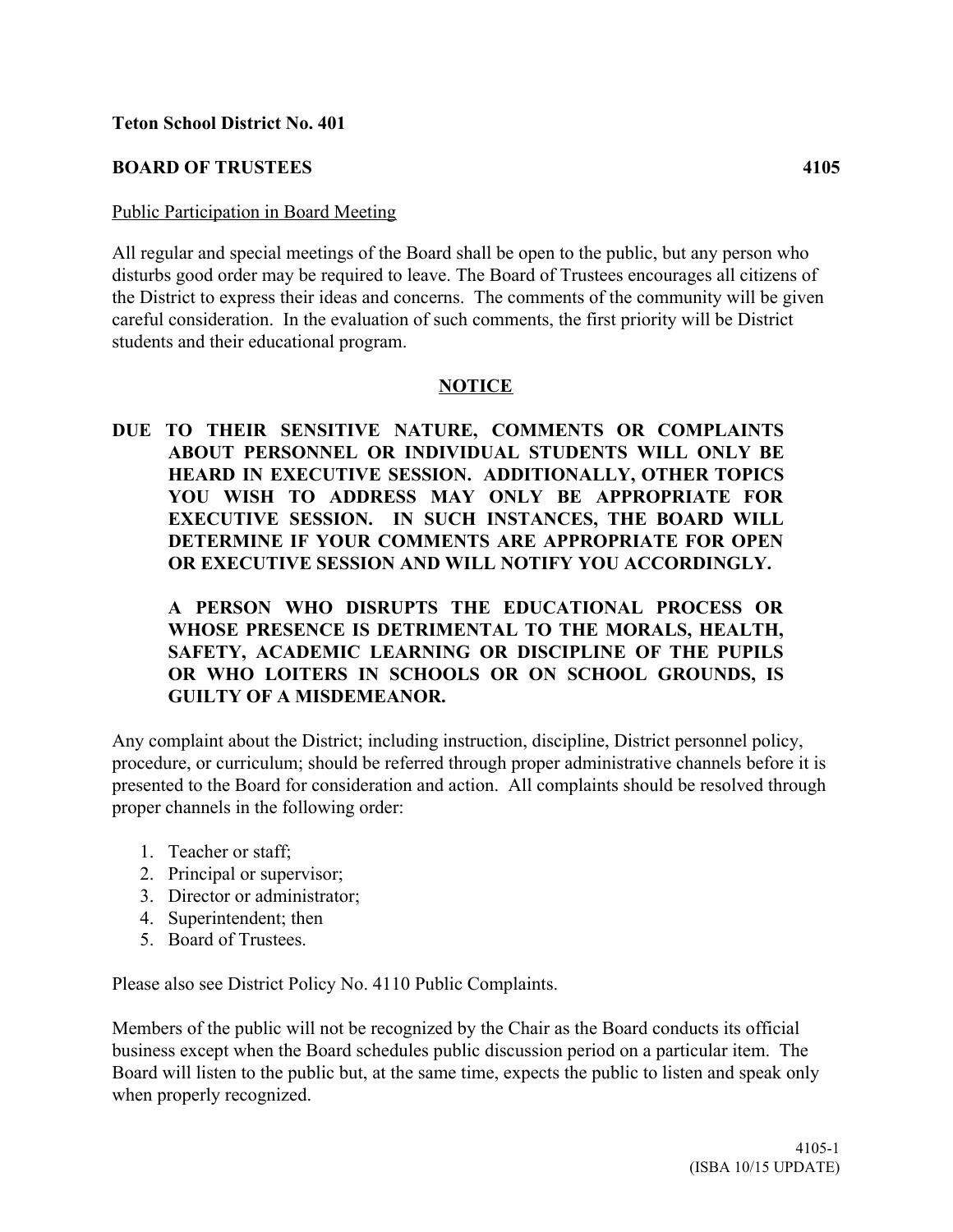At each regular meeting of the Board the agenda will provide time for public comment before the Board. For special meetings of the Board may provide time for public comment. Persons wishing to address the Board will be required to submit a "Request to Address the Board" form. Forms are available from the Board Clerk and will be available at each meeting or can complete "Request to Appear Before the Board," located on TSD's website. Comments must be received by 12:00 pm (MST), by email, to the Board Clerk, the day of the meeting to be considered in the public record.

Total time allotted for public comment will not exceed one (1) hour. Public participation will be limited to the time allotted on the agenda. Each speaker, and/or email comments received, will be limited to  $\frac{3}{2}$  minutes (with email comments read aloud). Public comment will be taken twice. The first public comment will only be for matters scheduled on the agenda. The second public comment is open to item(s) on or off the agenda. Should a large number of the public wish to speak on the same issue or topic, members of the public are encouraged to select one or more representatives to summarize their position. Additionally, the Board Clerk will accept written comments for distribution to the Board. The Board may decline to hear repetitive comments. The Chair may also deny an individual the opportunity to address the Board if the individual has previously addressed the Board on the same subject within the past two months.

If a topic is being considered by a committee established for that purpose, the Chair may refer the public comment to that committee.

Because of the diversity of issues, members of the Board will not respond to public comment. Instead, issues may be recorded and referred to the proper staff person for follow-up. The Chair may interrupt or terminate an individual's statement when it is too lengthy, personally directed, abusive, obscene, repetitive, or irrelevant. The Board of Trustees as a whole shall have the final decision in determining the appropriateness of all such rulings.

Nothing in this policy shall prohibit the removal of any person who willfully disrupts a meeting to the extent that orderly conduct is seriously compromised. Defamatory or abusive remarks are always out of order. The presiding officer may terminate the speaker's privilege of address if, after being called to order, the speaker persists in improper conduct or remarks.

If a special meeting has been held to obtain public comment on a specific issue, the Chair of the Board may choose not to recognize speakers wishing to comment on the same topic at a regular meeting of the Board.

| Cross Reference: | 4110 Public Complaints               |  |
|------------------|--------------------------------------|--|
|                  | 4105F Request to Address the Board   |  |
|                  | 4120 Uniform Grievance Procedure     |  |
|                  | 4320 Disruption of School Operations |  |
|                  |                                      |  |
|                  |                                      |  |

| Legal Reference: | I.C. $§$ 33-512 (11) | Governance of Schools |
|------------------|----------------------|-----------------------|
|------------------|----------------------|-----------------------|